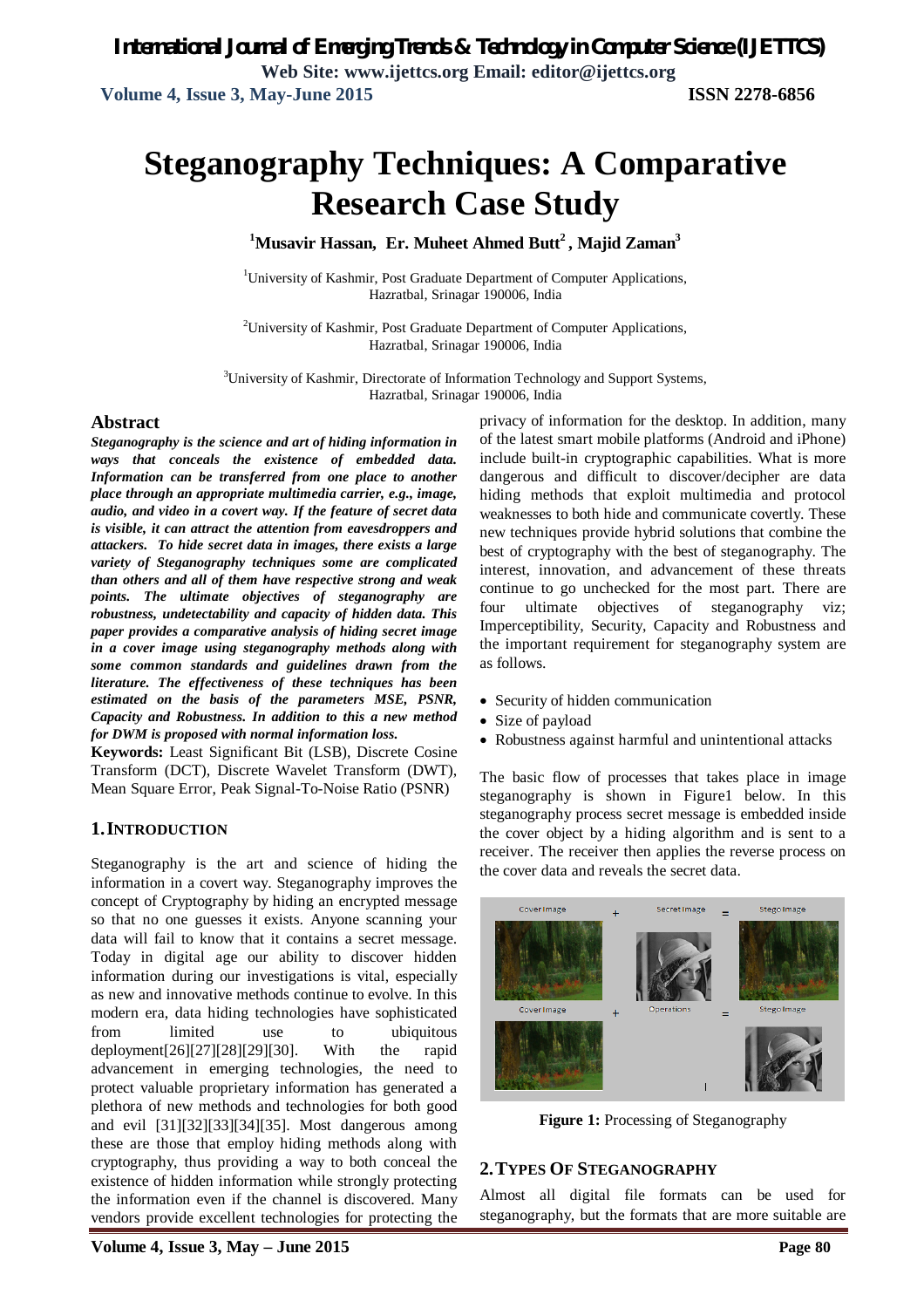#### **Volume 4, Issue 3, May-June 2015 ISSN 2278-6856**

those with a high degree of redundancy. Redundancy can be defined as the bits of an object that provide accuracy far greater than necessary for the objects use and display. The redundant bits of an object are those bits that can be altered without the alteration being detected easily image and audio files especially comply with this requirement, while research has also uncovered other file formats that can be used for information hiding. These are four main categories of file formats that can be used for information hiding. There are four main categories of file formats that can be used for steganography shown in figure2.



**Figure 2:** Types of Steganography

Since images are quite popular cover or carrier objects used for steganography. In the domain of digital images many different image file formats exist, most of them for specific application. For these different image file formats, different steganography algorithms exist. Here, in this paper, we will discuss about the image domain steganography methods.

#### **3LITERATURE SURVEY**

This paper analyses the various articles on steganography which help to understand the topic in a new perspective.

#### **3.1 Spatial Domain Techniques**

Deshpande Neeta,et. al, [1] proposed the Least Significant Bit embedding technique. This paper explains the LSB embedding technique and presents the evaluation results for 2,4,6 Least significant bits for a .pngfile and a .bmp file and also suggests that data can be hidden in the least significant bits of the cover image and the human eye would be unable to notice the hidden image in the cover file.

Aneesh jain et. al, [2] proposed a scheme which hides data in bitmap images, in a way that there is almost no perceptible difference between the original image and this new image and which is also resistant to JPEG compression and retrieve the whole data from an image after hiding it in a raster graphics image.

G.R.Manjula et. al, [3] presents a novel 2-3-3 LSB insertion method in which a quality of a steganographic system is to be less distortive while increasing the size of the secret message.

Aung Tint Phyo, [4] presents a paper Image Steganography Based Audio Security System. This paper proposes the combination of a cryptographic algorithm and a steganographic method to obtain the high level of information security. In this proposed system, secret audio message is encrypted with the help of AES encryption algorithm and then the encrypted audio message is embedded into a cover image by using LSB technique.

In M.B Ould MEDENI et. al's article [5], the authors propose a novel method for hiding information within the spatial domain of the gray scale image. The pixel value differencing(PVD) method segments the cover image into non overlapping blocks containing two connecting pixels and modifies the pixel difference in each block pair(for data embedding. While embedding secret data, each pixel is split into two equal parts. The number of 1's in the most significant part is counted and the secret message is embedded in the least part according to the number of corresponding bits.

In Weiqi Luo et. al's paper [6], the authors propose an edge adaptive scheme which can select the embedding regions according to the size of the secret message and the difference between two consecutive pixels in the cover image. In the data embedding stage, the scheme first initializes some parameters, which are used for estimating the capacity of the selected regions. Finally stego image is obtained after pre-processing. A region adaptive scheme is applied to the spatial LSB domain and the difference between two adjacent pixels is used as a criterion for region selection .

In C.H. Yang et. al.'s article [7]. A predictive method to enhance the histogram-based reversible data hiding approach is proposed. Two interleaving predictive stages are used. Most pixels are predicted by their two neighbourhood pixels and four neighbouring pixels in the column –based and chess-board-based approach. The difference value of each pixel between the original image and the stego image remains within  $+1$ . In interleaving predictions, pixels in odd columns will be predicted by pixels in even columns or vice versa.

[8] presents analysis of Least Significant Bit (LSB) based Steganography and Discrete Cosine Transform (DCT) based Steganography.

In Shamim Ahmed Laskar et. al's [9] method data is embedded into the red plane of the image and the pixel is selected using a random number generator. It is almost impossible to notice the changes in the image. A stego key is used to seed the PRNG( pseudo Random Number Generator) to select pixel locations. This paper focuses on increasing the security of the message and reducing the distortion rate.

In Mamta Juneja et. al's [10] research paper a secured robust approach of information security is proposed. It presents two component based LSB (Least Significant Bit) methods for embedding secret data in the LSB's of blue components and partial green components of random pixel locations in the edge of images. An adaptive LSB based steganography is proposed for embedding data based on data available in MSB's of red, green and blue components of randomly selected pixels across smooth areas. It is more robust as it is integrated with an Advanced Encryption Standard (AES).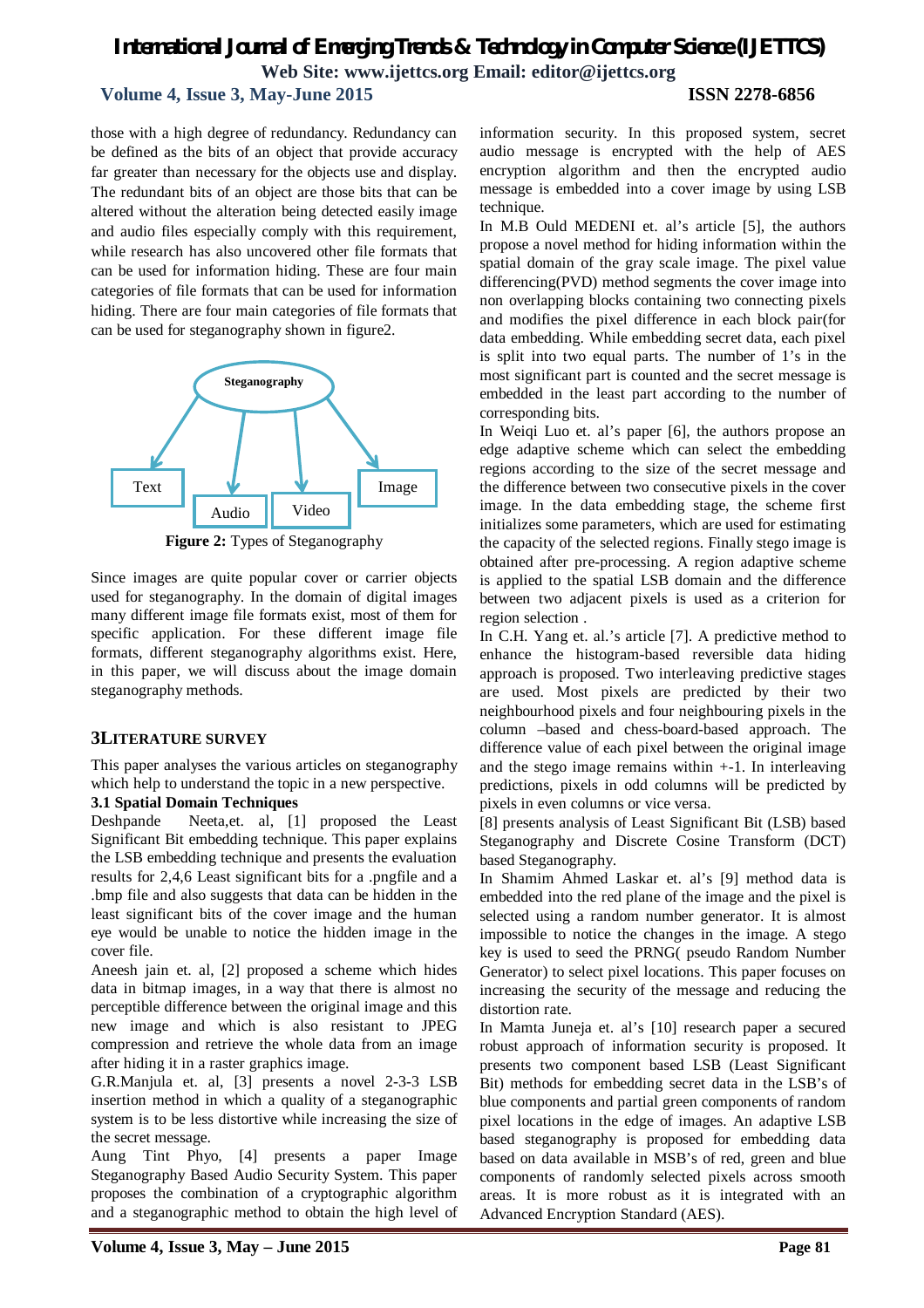#### **Volume 4, Issue 3, May-June 2015 ISSN 2278-6856**

In S.Shanmuga Priya et. al's [11]article the authors propose a novel method based on LSB. Data embedding is performed using a pair of pixels as a unit, where LSB of the first pixel carries one bit of information and a function to two pixel values carries another bit of information. The proposed method shows better performance in terms of distortion and resistance against existing steganalysis. Embedding is done in the sharper edge region using a threshold. PSNR value is compared for adaptive and non-adaptive techniques of data hiding in gray scale and color images.

In Jasvinder Kaur et. al's article [12] the authors analyse different steganographic techniques based on digital logic and proposes a new enhanced steganographic technique based on it. The carrier image is selected depending on the information to carry. This technique uses digital operations based on logic gates and shift operators to embed/derive the hidden information from image data. Depending on the size of the information to embed the carrier image is divided into rows and data is embedded using digital operation.

#### **3.2 Transform Domain Methods**

NedaRaftari et. al [13] proposed a novel image steganography technique that combines the integer Wavelet Transform(IWT) and Discrete Cosine Transform (DCT) which embeds secret image in frequency domain of cover image with high matching quality.

In the another article Hemalatha. S et. al [14] Integer Wavelet Transform (IWT) have been suggested to hide multiple secret images and keys in a color cover image which is more efficient. The cover image is represented in the YCbCr color space. Two keys are obtained, encrypted and hidden in the cover image using IWT.

In Prosanta Gope et. al.'s article [15], the authors introduce an enhanced JPEG steganography along with a suitable encryption methodology using a symmetric key cryptographic algorithm. The JPEG cover image is broken into 8 x 8 blocks of pixel. DCT is applied to each block and quantization is done and data is encrypted using a new encryption method which uses CRC checking.

In Hemalatha.S et. al's [16] paper, the authors propose a method that uses two gray scale images of size 128 x128 that are used as secret images and embedding is done in RGB and YCbCr domains. The quality of stego images is good in RGB domain by comparing the PSNR values. The authors have used integer Wavelet Transform (IWT) to hide secret images in the color cover image. The authors have compared the PSNR values and image quality when embedding is done in the RGB and YCbCr domains.

In another article of Hemalatha .S et. al, [17] Integer Wavelet Transform(IWT) have been suggested to hide multiple secret images and keys in a color cover image which is more efficient. The cover image is represented in the YCbCr color space. Two keys are obtained, encrypted and hidden in the cover image using IWT.

In S.Arivazhagan et. al.'s work[18] the authors propose method that works in the transform domain and attempts

to extract the secret almost as same as the embedded one, maintaining minimal changes to cover image by using techniques like median maintenance , offset and quantization. A modified approach for embedding color images within color images is proposed and it overcomes the limitation in embedding.

Shana T [19] in his paper An Enhanced Security Technique for steganography Using DCT and RSA proposes a DCT- steganography based on encryption to provide high security steganography and cryptography are combined together. This system encrypts secret information before embedding it in the image. The encrypted image is placed in the mid frequency DCT coefficients of cover image, So that embedding done efficiently.

#### **4 IMAGE STEGANOGRAPHY TECHNIQUES**

There are two types of domains in which steganography is implemented i.e. spatial domain & frequency domain. In spatial domain, processing is applied directly on the pixel values of the image whereas in frequency domain, pixel values are transformed and then processing is applied on the transformed coefficients. LSB technique is implemented in spatial domain while DCT & DWT technique are implemented in frequency domain. In least significant bit (LSB), each pixel of an image transformed into the binary value and data is hidden into the least significant position of the binary value of the pixels of the image in such a manner that, it doesn't destroy the integrity of the cover image but this scheme is sensitive to a variety of image processing attacks like compression, cropping etc. The discrete cosine transforms (DCT) & discrete wavelet transform (DWT) are mathematical functions that transforms digital image data from the spatial to the frequency domain. In DCT, after transforming the image in frequency domain, the data is embedded in the least significant bits of the medium frequency components and is specified for lossy compression while In DWT, secret messages are embedded in the high frequency coefficients resulted from Discrete Wavelet Transform and provide maximum robustness.

In this section evaluation parameters and proposed embedding and retrieval techniques are discussed.

**4.1 Least Significant bit Substitution Technique (LSB)** In LSB Steganography, the least significant bits of the cover media's digital data are used to conceal the message. The simplest of the LSB steganography technique is LSB replacement. LSB replacement steganography flips the last bit of each of the data values to reflect the message that needs to be hidden. Consider an 8-bit gray scale bitmap image where each pixel is stored as a byte representing a gray scale value. Suppose the first eight pixels of the original image have the following gray scale values.

11010010 01001010 10010111 10001100 00010101 01010100 00100110 01000011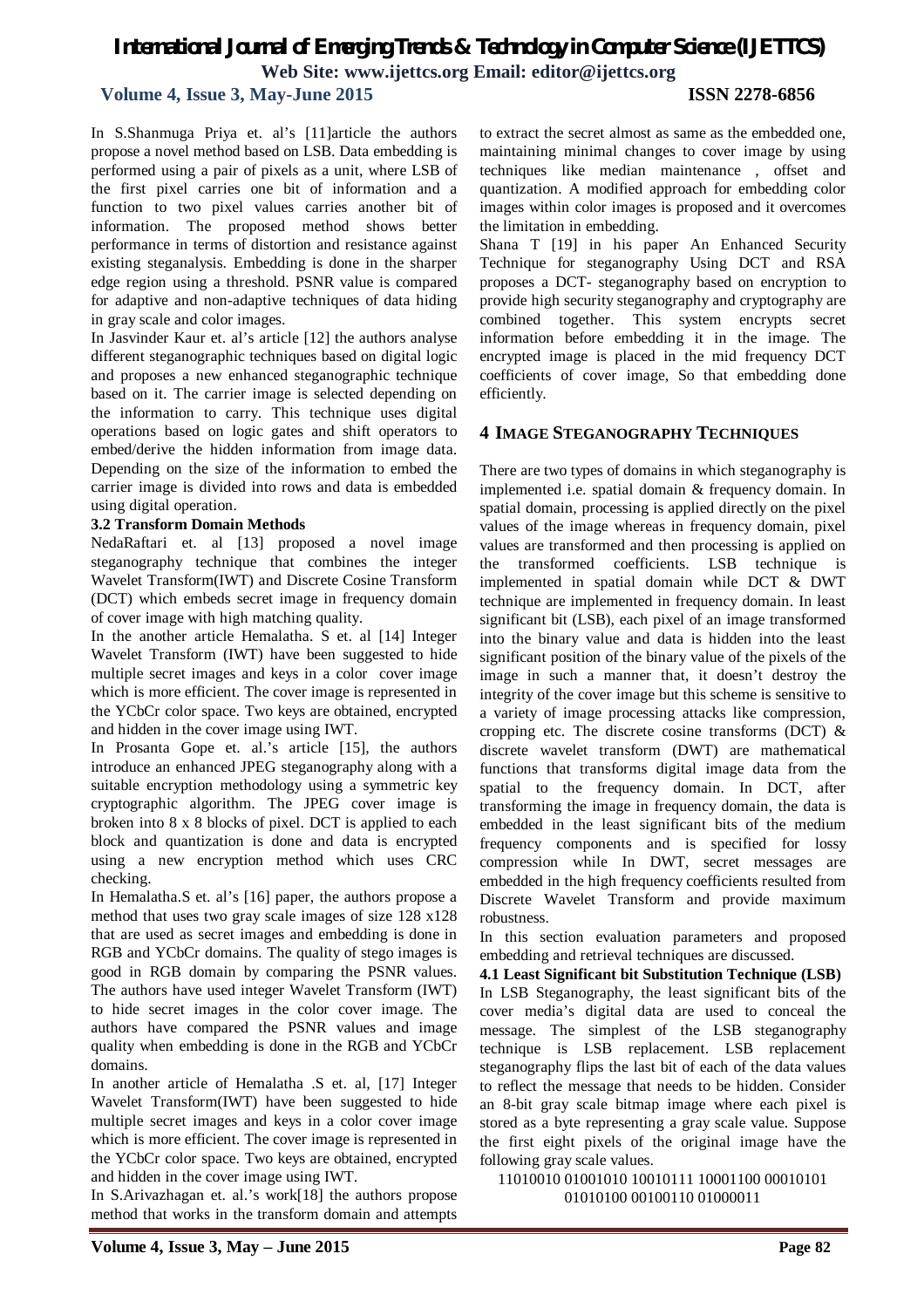## **Volume 4, Issue 3, May-June 2015 ISSN 2278-6856**

To hide the letter C whose binary value is 10000011, we would replace the LSB's of these pixels to have the following new gray scale values:

#### 11010011 01001010 10010110 100001100 00010100 01010110 00100111 01000011

Note that on average, only half the LSB's need to change. The difference between the cover (i.e.; original) image and the stego image will be hardly noticeable to the human eye. However, one of its major limitations is small size of data which can be embedded in such type of images using only LSB.LSB is extremely vulnerable to attacks. LSB techniques implemented to 24 bit formats are difficult to detect contrary to 8 bit format [18]. Another example of LSB technique is: Consider a grid for 3 pixels of a 24 bit image and the number 300 is to be embedded using LSB technique. The resulting grid is as follows:





Here the number C was embedded into the first 8 bytes of the grid, only 1 bit needed to be changed according to the embedded message. On average, only half of the bits in an image will need to be modified to hide a secret message using the maximum cover size.

#### **4.2 Discrete Cosine Transform Technique (DCT)**

DCT coefficients are used for JPEG compression [20][21]. It separates the image into parts of differing importance. It transforms a signal or image from the spatial domain to the frequency domain. It can separate the image into high, middle and low frequency components. In low frequency sub-band, much of the signal energy lies at low frequency which contains most important visual parts of the image while in high frequency sub-band, high frequency components of the image are usually removed through compression and noise attacks [22]. So the secret message is embedded by modifying the coefficients of the middle frequency subband so that the visibility of the image will not be affected. The general equation for a 1D (N data items) DCT is defined by the following equation: [21]

Here, the input image is of size  $N \times M$ , c  $(I, j)$  is the intensity of the pixel in row I and column i:  $C(u, v)$  is the DCT coefficient in row u and column v of the DCT matrix. DCT is used in steganography as image is broken into 8 x 8 blocks of pixels. Working from left to right, top to bottom, DCT is applied to each block. Each block is compressed through quantization table to scale the DCT coefficients and message is embedded in DCT coefficients.



**Figure 3:** Discrete Cosine Transformation of an Image

$$
u) = a(u) \sum_{i=0} x_i \cos\left(\frac{(2i+1)u\pi}{2N}\right)
$$

Where  $u, v = 0, 1, 2, \ldots N-1$ 

The general equation for a 2D(N by M image) DCT is defined by the following  $N-1$  $N-1$ 

$$
C(u, v) = a(v) \sum_{i=0} [a(u) \sum_{i=0} x_i \cos \left(\frac{(2i+1)u\pi}{2N}\right)] \times \cos \left(\frac{(2i+1)v\pi}{2N}\right)
$$

#### **4.2.1 The Middle Band Coefficient Scheme**

 $c<sub>0</sub>$ 

The middle-Band frequencies (FM) of an 8 x 8 DCT block are shown in Figure 4. In this figure, FL is used to denote the lower frequency components of the block and FH is used to denote the higher frequency components. FM is chosen as embedding region to provide additional resistance to lossy compression techniques, while avoiding significant modification of the cover image. First, 8 x 8 DCT of an original image is taken. Then, two locations DCT  $(u1,v1)$  and  $(u2,v2)$  are chosen from the FM region for comparison of each 8 x 8 block. These locations are selected based on the recommended JPEG quantization table shown in Table 1. If two locations are chosen such that they have identical quantization values, then any scaling of one coefficient will scale the other by the same factor to preserve their relative strength. It may be observed from Figure 2, that coefficient at location (4, 1) and  $(3, 2)$  or  $(1, 2)$  and  $(3, 0)$  are more suitable candidates for comparison because their quantization values are equal. The DCT block will encode a "1" if DCT  $(u1, v1)$  > DCT  $(u2, v2)$ ; otherwise it will encode a "0". The coefficients are swapped if the relative size of coefficients does not agree with the bit that is to be encoded.

Thus, instead of embedding any data, this scheme is hiding watermark data by means of interpreting "0" or "1" with relative values of two fixed locations in middle frequency region.



**Figure 4:** Frequency regions in 8\*8 DCT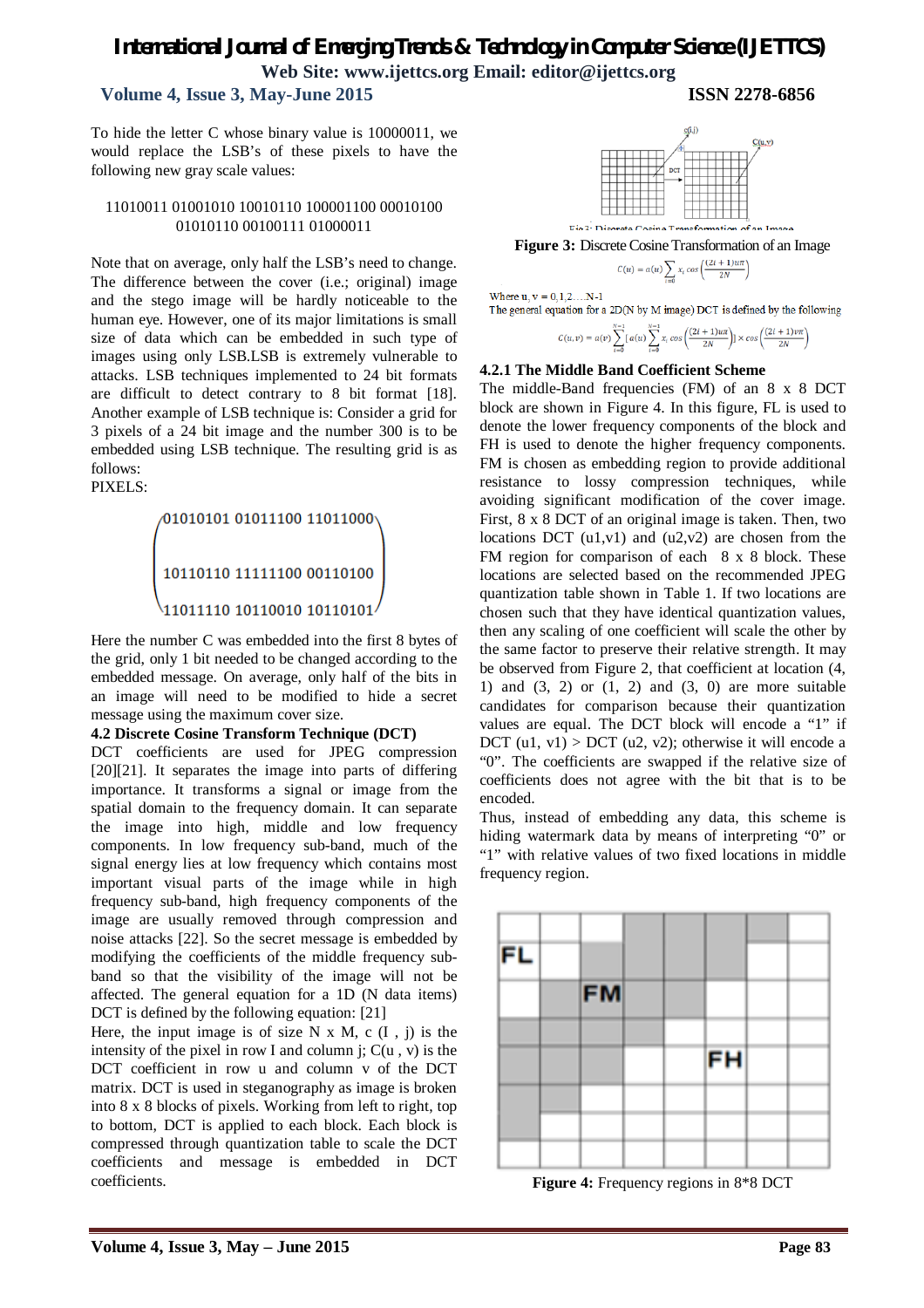#### **Volume 4, Issue 3, May-June 2015 ISSN 2278-6856**

|  |  | $\begin{bmatrix} 16 & 11 & 10 & 16 & 24 & 40 & 51 & 61 \\ 12 & 12 & 14 & 19 & 26 & 58 & 60 & 55 \\ 14 & 13 & 16 & 24 & 40 & 57 & 69 & 56 \\ 14 & 17 & 22 & 29 & 51 & 87 & 80 & 62 \\ 18 & 22 & 37 & 56 & 68 & 109 & 103 & 77 \\ 24 & 35 & 55 & 64 & 81 & 104 & 113 & 92 \\ 49 & 64 & 78 & 87 & 1$ |  |
|--|--|---------------------------------------------------------------------------------------------------------------------------------------------------------------------------------------------------------------------------------------------------------------------------------------------------|--|
|  |  |                                                                                                                                                                                                                                                                                                   |  |
|  |  |                                                                                                                                                                                                                                                                                                   |  |
|  |  |                                                                                                                                                                                                                                                                                                   |  |
|  |  |                                                                                                                                                                                                                                                                                                   |  |
|  |  |                                                                                                                                                                                                                                                                                                   |  |
|  |  |                                                                                                                                                                                                                                                                                                   |  |
|  |  |                                                                                                                                                                                                                                                                                                   |  |

#### **Quantization Table**

#### **4.3 The Discrete Wavelet Transform (DWT)**

The Discrete Wavelet Transform (DWT) is a relatively recent and computationally efficient technique in computer science. Wavelet analysis is advantageous as it performs local analysis and multi-resolution analysis. To analyse a signal at different frequencies with different resolutions is called multi-resolution analysis (MRA). Wavelet analysis can be of two types: continuous and discrete. In this paper, discrete wavelet transform technique has been used for image steganography. This method transforms the object in wavelet domain, processes the coefficients and then performs inverse wavelet transform to represent the original format of the stego object. Human eyes are less sensitive to high frequency details. Here the Haar DWT - simplest type of DWT has been applied. In 1D-DWT average of fine details in small area is recorded. In case of 2D-DWT we first perform one step of the transform on all rows. The left side of the matrix contains down sampled low pass coefficients of each row; the right side contains the high pass coefficients as shown in the Fig5 First stage of step1 wavelet decomposition.



**Figure 5:** First Stage of Step1 Wavelet Decomposition

Next, we apply one step to all columns. This result in four types of coefficients: LL, HL, LH, HH as follows:









For example;





**Figure 8:** Original Image **Figure 9:** After 1 Step Decomposition by 2D-DWT

The subdivided squares represent the use of the pyramid subdivision algorithm to image processing, as it is used on pixel squares. At each subdivision step the top lefthand square represents averages of nearby pixel numbers, averages taken with respect to the chosen low-pass filter; while the three directions, horizontal, vertical, and diagonal represent detail differences, with the three represented by separate bands and filters. We can continue decomposition of the coefficients from low pass filtering in both directions further in the next step.



**Figure 10:** 2 Step Decomposition

#### **5 METRIC EVALUATION**

For comparing stego image with cover results requires a measure of image quality, commonly used measures are Mean-Squared Error, Peak Signal-to-Noise Ratio.

#### **5.1 Mean-Squared Error**

The mean-squared error (MSE) between two images I1  $(m,n)$  and I2  $(m,n)$  is:

$$
MSE = \frac{\sum_{M,N} [I1(m,n) - I2(M,N)]^2}{M*N}
$$

M and N are the number of rows and columns in the input images, respectively. Mean-squared error depends strongly on the image intensity scaling. A mean-squared error of 100.0 for an 8-bit image (with pixel values in the range 0-255) looks dreadful; but a MSE of 100.0 for a 10 bit image (pixel values in [0,1023]) is barely noticeable. **5.2 Peak Signal-to-Noise Ratio**

$$
PSNR = 10 \log_{10} \frac{256^2}{MSE}
$$

Peak Signal-to-Noise Ratio (PSNR) avoids this problem by scaling the MSE according to the image range.

PSNR is measured in decibels (dB). PSNR is a good measure for comparing restoration results for the same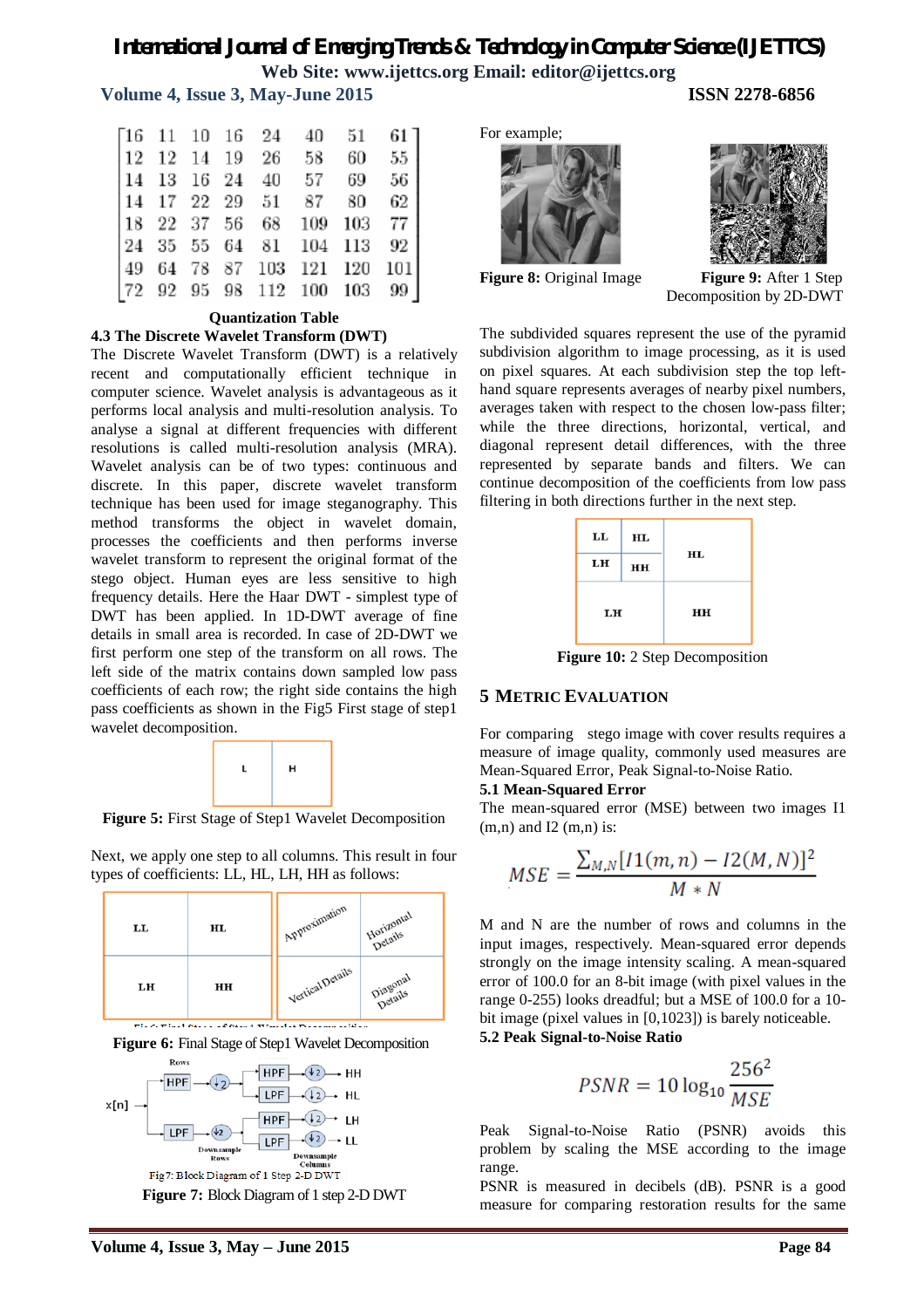**Volume 4, Issue 3, May-June 2015 ISSN 2278-6856**

image, but between images comparisons of PSNR are meaningless.

### **6.Observations**

The algorithms are tested in MATLAB. The result with cover image and secret image are shown. The cover image size is  $256 \times 256$  and secret image size is  $32 \times 32$ . Comparative analysis LSB based, DCT based & DWT based steganography has been done on basis of parameters like PSNR, MSE on images shown below and the results are evaluated. If PSNR ratio is high then images are of best quality.

|  | Table 1: PSNR and MSE Comparison of LSB, DCT, |
|--|-----------------------------------------------|
|--|-----------------------------------------------|

| <b>DWT</b>                   |            |            |            |  |  |  |  |  |
|------------------------------|------------|------------|------------|--|--|--|--|--|
| <b>COVER</b><br><b>IMAGE</b> | <b>LSB</b> | <b>DCT</b> | <b>DWT</b> |  |  |  |  |  |
|                              | PSNR:      | PSNR:      | PSNR:      |  |  |  |  |  |
|                              | 22.7209    | 34.3621    | 24.5075    |  |  |  |  |  |
|                              | MSE:       | MSE:       | MSE:       |  |  |  |  |  |
|                              | 50.2601    | 24.0031    | 232.1313   |  |  |  |  |  |
|                              | PSNR:      | PSNR:      | PSNR:      |  |  |  |  |  |
|                              | 22.7209    | 31.1742    | 24.5075    |  |  |  |  |  |
|                              | MSE:       | MSE:       | MSE:       |  |  |  |  |  |
|                              | 50.2601    | 50.0105    | 232.1313   |  |  |  |  |  |
|                              | PSNR:      | PSNR:      | PSNR:      |  |  |  |  |  |
|                              | 22.8421    | 33.8497    | 24.5075    |  |  |  |  |  |
|                              | MSE:       | MSE:       | MSE:       |  |  |  |  |  |
|                              | 40.6178    | 27.0089    | 232.1313   |  |  |  |  |  |

## **7.CONCLUSION**

Steganography is the art and science of writing hidden messages in such a way that no one, apart from the sender and intended recipient, suspects the existence of the message. It is therefore a book on magic. It is emerging in its peak because it does not attract anyone by itself .In this paper, analysis of LSB, DCT & DWT methods has been successfully implemented and results are delivered. The MSE and PSNR of the methods are also compared and also this paper presented a background discussion and implementation on the major algorithms of steganography deployed in digital imaging. The PSNR shows the quality of image after hiding the data. From the results, it is clear that PSNR of DCT is high as compared to the other two techniques. This implies that DCT provides best quality of the image. An embedding algorithm is said to be robust if the embedded message can be extracted after the image has been manipulated without being destroyed. DWT is a highly robust method in which the image is not destroyed on extracting the message hidden in it and provides maximum security.

## **References**

- [1] Deshpande Neeta, KamalapurSnehal, Daisy Jacobs, "Implementation of LSB Steganography and Its Evaluation for Various Bits", 2004.
- [2] AneeshJain,IndranilSen.Gupta, "A JPEG Compression Resistant Steganography Scheme for Raster Graphics Images",IEEE-1-4244-1272- 2/07/\$25.00©2007.
- [3] G.R.Manjula and Ajit Danti, A Novel hash based least significant bit (2-3-3) image steganography in spatial domain, International Journal of Security, Privacy and Trust Management (IJSPTM) Vol 4, No 1, February 2015
- [4] Aung Tint Phyo, Su Wai Phyo, Image Steganography Based Audio Security System, International journal of scientific research and technological research, Vol.03,Issue.10
- [5] M.B.Ould MEDENI and El Mamoun SOUIDI, (2010) "A Generalization of the PVD Steganographic Method", International Journal of Computer Science and Information Security, Vol.8.No.8, pp156-159
- [6] Weiqi Luo, Member, IEEE, Fangjun Huang, Member, IEEE, and Jiwu Huang, Senior Member, IEEE, (2010) "Edge Adaptive Image Steganography Based on LSB Matching Revisited", IEEE Transactions on Information Forensics and Security, Vol.5.No.2, pp.201-214.
- [7] C.-H. Yang and M.-H. Tsai, (2010) "Improving Histogram-based Reversible Data Hiding by Interleaving Predictions", IET Image Processing, Vol.4. Iss. 4 pp. 223-234.
- [8] Vol. 10 Issue 1 (Ver 1.0), April 2010 Global Journal of Computer Science and Technology An Analysis of LSB & DCT based Steganography GJCST Computing Classification *F.2.1 & G.2.m*
- [9] Shamim Ahmed Laskar and Kattamanchi Hemachandran, (2013) "Steganography Based On Random Pixel Selection For Efficient Data Hiding", International Journal of Computer Engineering and Technology, Vol.4, Issue 2, pp.31-44.
- [10]Mamta Juneja and Parvinder Singh Sandhu, (2013) "A New Approach for Information security using an Improved Steganography Technique", Journal of Info.Pro.Systems, Vol 9, No:3, pp.405-424.
- [11]S.Shanmuga Priya, K.Mahesh and Dr.K.Kuppusamy, (2012) "Efficient Steganography Method To Implement Selected Least Significant Bits in Spatial Domain", International Journal of Engineering Research and Applications,, Vol2, Issue 3, pp. 2632- 2637.
- [12]Jaswinder Kaur, Inderjeet & Manoj Duhan, (2009) "A Comparative Analysis of Steganographic Techniques", International Journal of Information